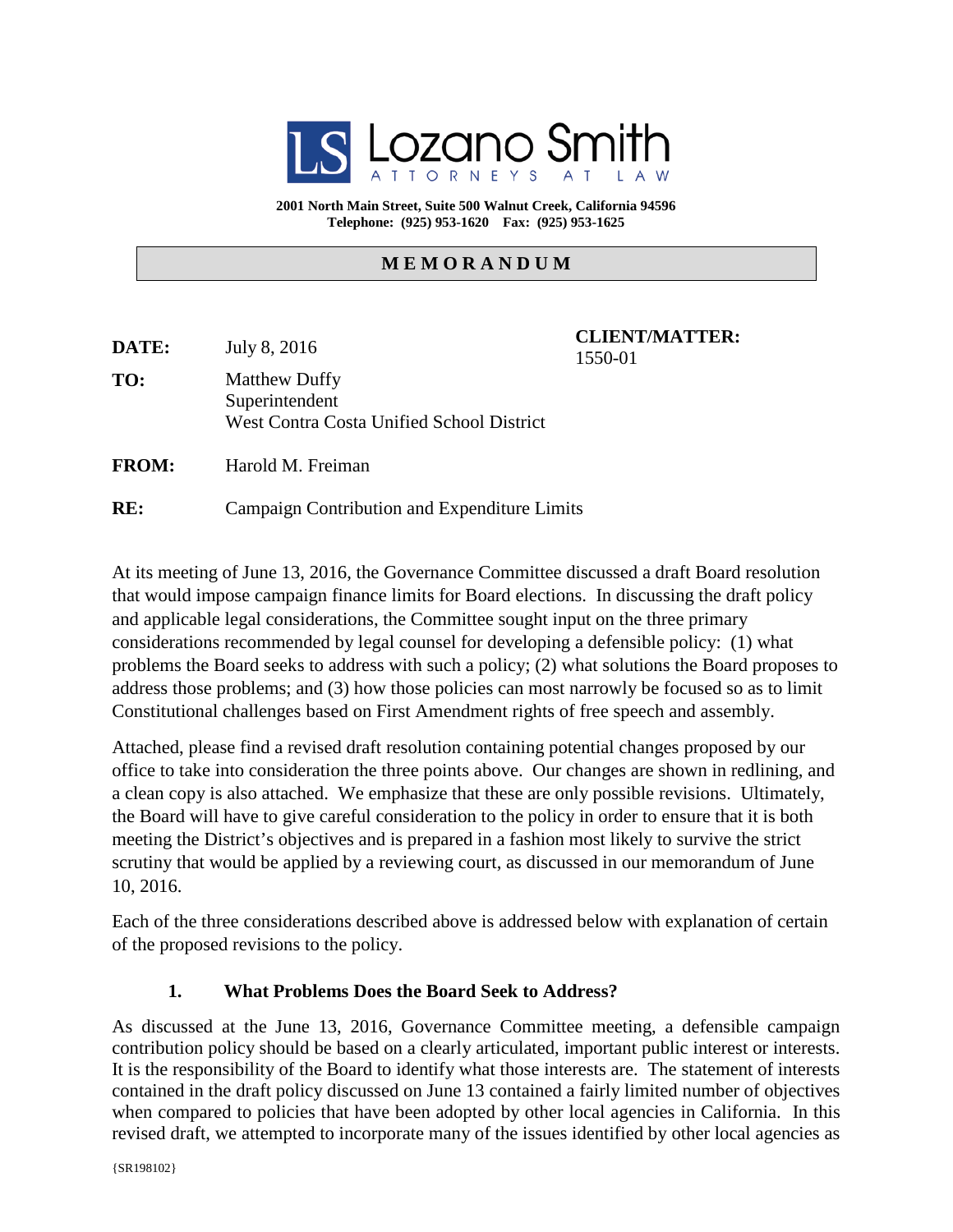well as emphasizing some mentioned by Trustee Cuevas at the last meeting. The issues that we added or further emphasized include:

- Fundraising diverts public officials from their public duties.
- The appearance of corruption.
- Unfair advantage to incumbents.
- Greater access by contributors to public officials than other members of the public.
- The appearance of undue influence.
- The financial strength of certain individuals or organizations contributes to undue influence.
- Increasing campaign costs cause candidates to raise more from special interest groups.
- Public impression that smaller contributors have less of a role in political campaigns.

## **2. What Are The Proposed Solutions?**

The proposed solutions contained in the initial draft were left largely intact, except as addressed below. The primary solution is the implementation of the campaign contribution limit, currently stated as \$1,000.

# **3. Can The Proposed Solutions be Narrowed?**

The attached revisions proposes a number of ways in which the scope of the campaign finance reform measures are limited. Some of the key considerations are noted below.

## *Amount of Limit*

We did not propose a change to the \$1,000 limit. As previously discussed, it is critical that this limit reflect an amount that is not so low that it unduly restricts the ability of persons running for office to run a campaign, particularly against incumbents. Further consideration should be given to the basis for selecting this particular figure. As noted in our prior memorandum, the \$1,000 federal limits that were upheld in the *Buckley* case in 1976 would be \$4,200 when inflated to today's value. That \$4,200 figure is also in place for state offices in California under the Political Reform Act. On the other hand, San Francisco's limit is \$500 times the number of offices to be voted for, and Oakland's limit ranges from \$100 to \$500 depending on whether the candidate has voluntarily agreed to expenditure limits.

The initial draft of the resolution did not include an inflationary increase to the \$1,000 figure. As noted in our prior memorandum, including an inflationary increase is a factor favorably looked on by a reviewing court, as including increases is one way of helping to avoid the amount of the limit becoming so low over time that it limits the ability of challengers to defeat incumbents, among other considerations. If the Board wanted to add an inflationary increase, we can do so, but the District will then also have to stay on top of calculating, announcing and adhering to the new limits each year.

While we retained the contribution limit, we eliminated any reference to expenditure limits. As previously discussed, mandatory expenditure limits have been found by the United States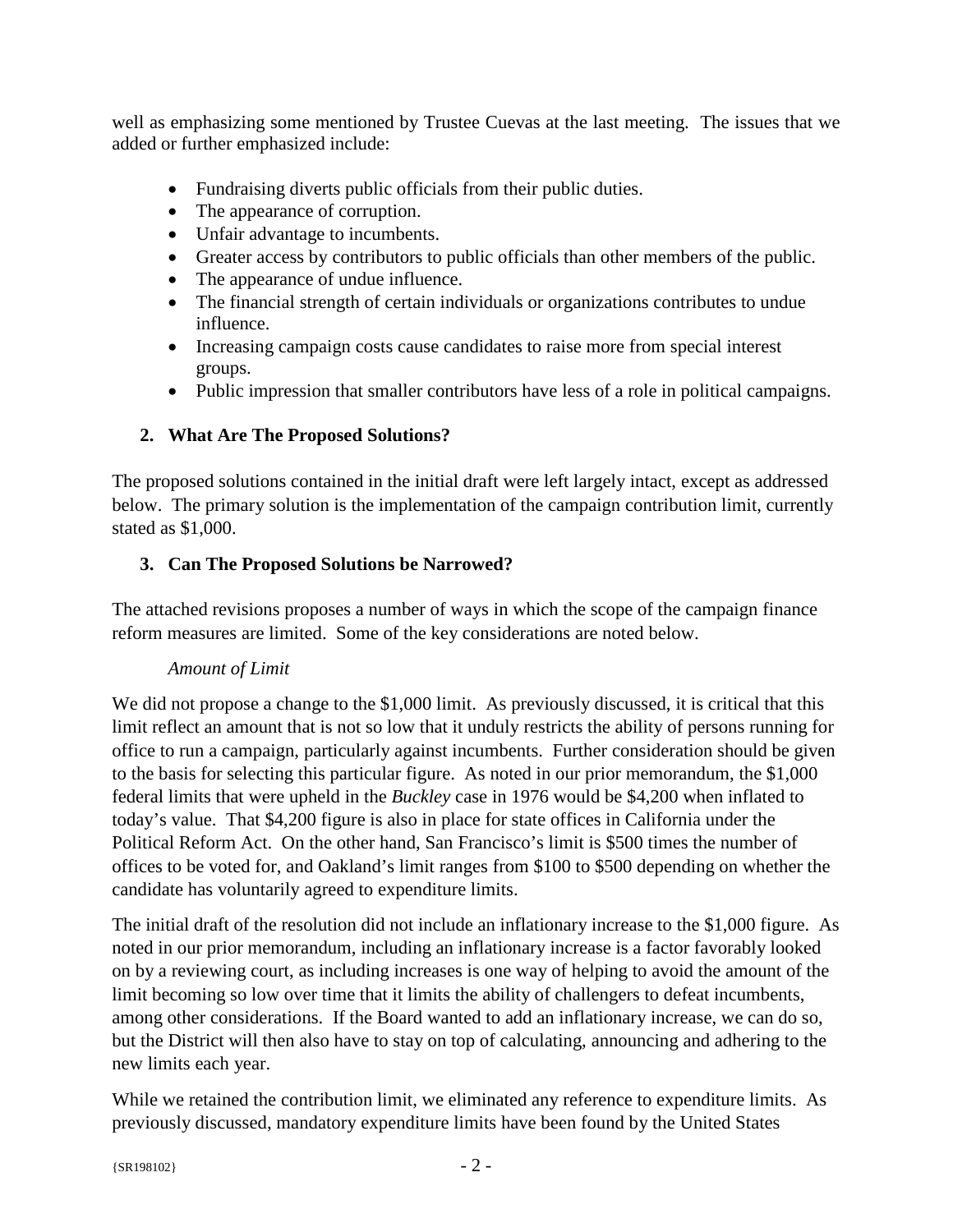Supreme Court to be unconstitutional. The policy could include discussion of voluntary limits if so desired.

## *Removal of Prohibition on Contributions by Organizations*

The revision removes the provision in the draft resolution which prohibited organizations from donating directly to candidates or candidate controlled committees. Federal law expressly prohibits corporations from directly contributing to candidates for federal office, and the Supreme Court confirmed the constitutionality of this prohibition. (52 U.S.C. § 30118; *Citizens United v. FEC* (2010) 558 U.S. 310.) The Supreme Court in *Citizens United* also found it to be unconstitutional to limit corporate contributions to independent committees or for corporations otherwise to buy advertising supporting or opposing candidates.

California law does not contain a similar outright prohibition on campaign contributions by corporations; instead, corporations are subject to the same \$4,200 monetary contribution limit as individuals. (Gov. Code §§ 82407, 8530.) As far as we are aware, an outright prohibition on corporate contributions directly to candidates has not been tested in California, although our understanding is that 22 states do prohibit corporations from contributing directly to political campaigns. After *Citizens United*, it may not be possible to prohibit organizational contributions to committees not controlled by candidates, though that again has not been fully tested in state court.

The most conservative approach is for the District to model its resolution on California law and impose the same contribution limitations on individuals and corporations alike, and not to bar contributions by organizations. If the District chooses to include an outright prohibition on corporation or organization contributions in its resolution, there is a possibility this could be challenged. If the preference is nevertheless to bar any contributions by organizations, we can propose additional revisions to include that requirement. However, our recommendation is that any such prohibition, at most, apply to direct contributions to candidates and their controlled committees, and not to independent committees or direct expenditures by outside parties, such as through paying for advertising.

## **Assembly Bill No. 2523**

At the June 13 Committee meeting, a member of the public mentioned a pending bill on campaign finance reform. That bill, AB 2523 (Mullin), would establish mandatory campaign contribution limitations for local elections along the lines of those limitations already in place for state offices. The bill passed the state Assembly on June 2, 2016, and was referred to the Senate Committee on Elections & Constitutional Amendments on June 9, 2016. The bill passed the Senate Committee on June 21, 2016. It has been re-referred to the Appropriations committee and a hearing is scheduled for August 1, 2016.

Currently, California's Political Reform Act does not extend to local school districts. AB 2523 expressly applies to school districts, meaning that for the first time, there will be a formal vehicle for enforcement of campaign contribution limits for California school districts. The default for all local agencies statewide would become the Political Reform Act limit of \$4,200 per election. If enacted, the bill's provisions will go into effect on January 1, 2018.